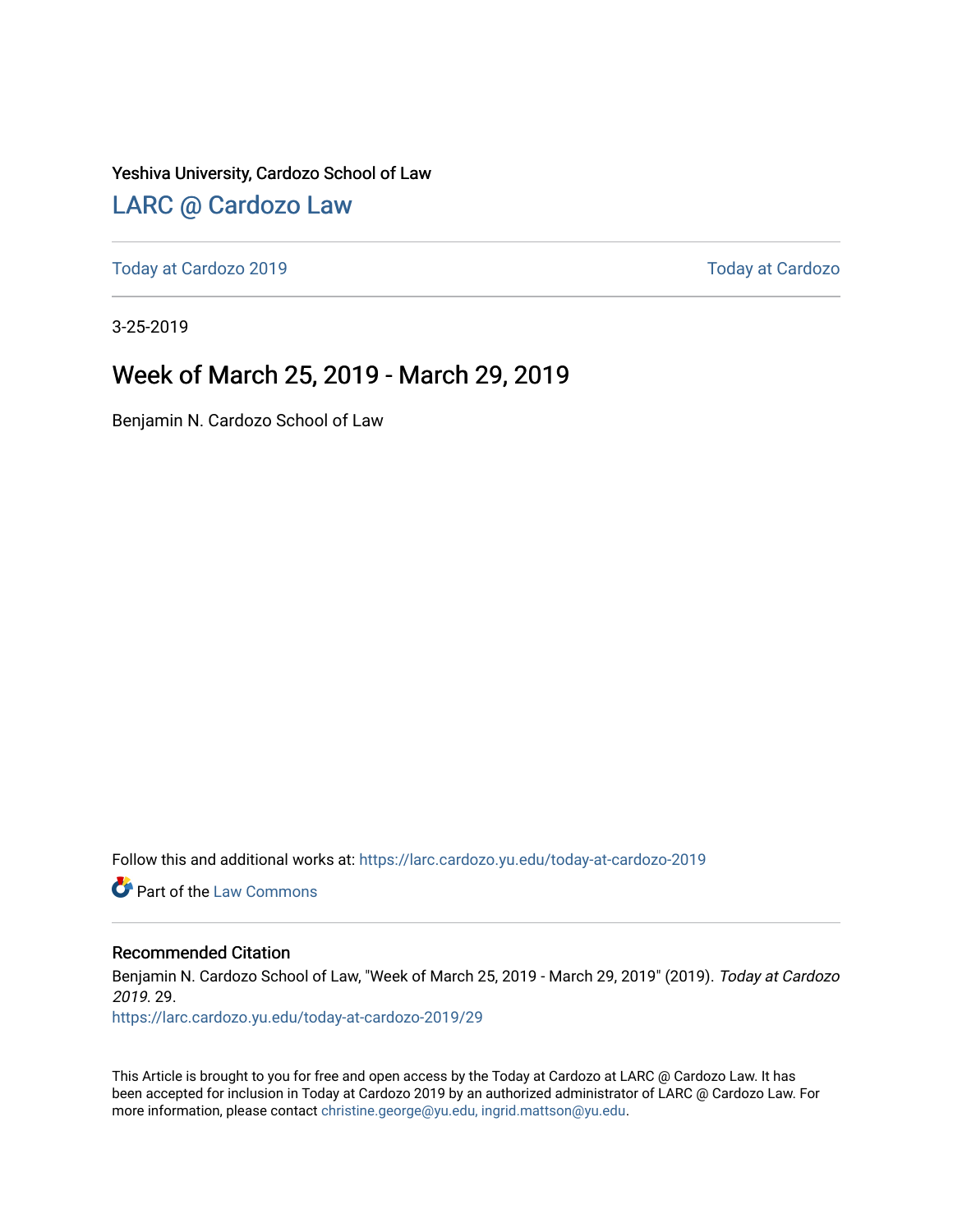## Monday, March 25, 2019

Cardozo Law Revue Activity Meeting: Join the Cast!

We are currently cooking up comic scenes and songs for the community's entertainment. Now is the perfect time to join.

If you are interested (a) to show off a talent, (b) to join the cast for the Spring Semester, (c) to contribute writing, (d) to volunteer as crew, or (e) to just otherwise avert scholastic meltdown, join us for skit staging, singing, and improv.

Be a part of Cardozo's longstanding tradition, and most importantly, have fun!

Today at Room 423 7 pm

Food will be served.

What's New in IP Join Cardozo's Intellectual Property Law Society in an interactive panel. Young IP practitioners will talk about what is new in their field, how they got to their positions, and answer any questions students may have. March 25, 2019, 7pm

RM 205

Dean Leslie and the Class Gift Committee cordially invite JDs and LL.M.s of the 2019 graduating class to

> *Coffee, Cupcakes, and Conversation* Monday, March 25 12:00 - 1:00 p.m. Room 1008

Dean Leslie would like to thank those who have contributed to the 2019 Class Gift and she will share how your donations help fund scholarships, stipends, building maintenance, and more.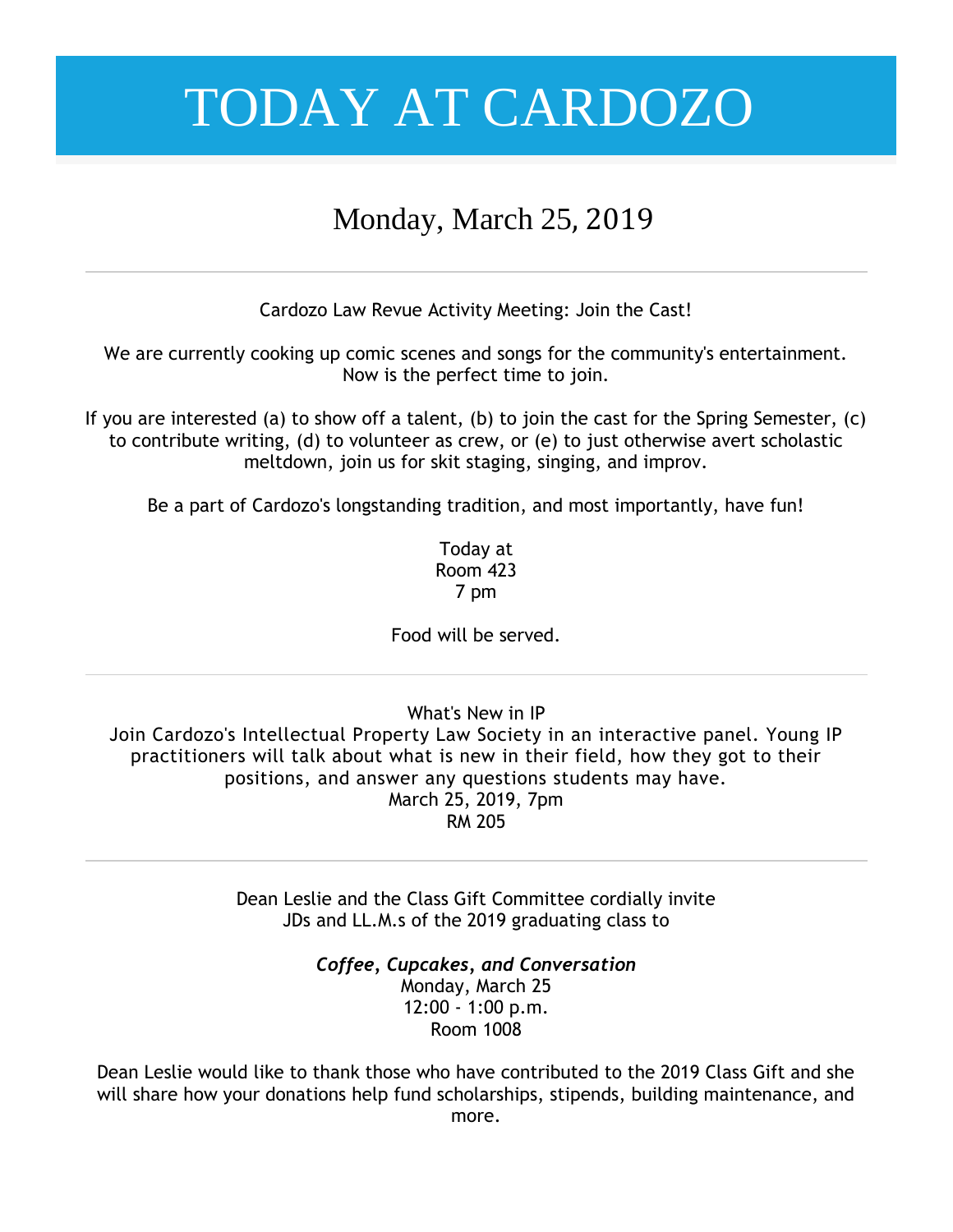Representatives from the Class Gift Committee will also be available for anyone who would like to make their gift.

Moot Court Honor Society Langfan Competition

The Moot Court Honor Society will be tabling on the third floor outside the cafe for Langfan Competition signups from 11 a.m. to 2 p.m. today through Friday, March 29. All 1Ls, 2Ls and 3Ls are welcome to participate and compete for cash prizes.

Please join the Family Society and the Student Animal Legal Defense Fund for a panel moderated by Professor Stein exploring the intersection between domestic violence and animal cruelty on Monday, March 25th at 6:30pm in Room 407.

Expert panelists include:

- **Gracen Evall**, Project Assistant of the Courtroom Advocates Project for Sanctuary for Families

- **Danielle Emery**, Director of the People and Animals Living Safely program (PALS) -

**Jenny Coffey**, Creator of "The Toolkit" and Director of Community Outreach at Animal Haven

> - **Erin Satterthwaite**, ASPCA Legal Advocate

Sushi, beverages and vegan food from Blossom du Jour will be served!

We hope to see you there!

#### **The Interactive Entertainment Law Society: Video Game Preservation--Archiving and Fair Use**

**Wednesday, March 27, 2019, 12pm-1:30pm, Room 407**

The IELS welcomes Andrew Borman, the Digital Games Curator at The Strong, National Museum of Play, and Lyndsey Moulds, Software Curator at Rhizome, to speak about their experience with digital media preservation and fair use exceptions to the Digital Millennium Copyright Act! Learn about how video games and other digital media may be preserved for future generations, why such preservation is important, and discuss what practical and legal challenges exist in the field. Video game preservation was in the news last year when the Library of Congress passed a fair use DMCA exception which made it easier for archivists to preserve and share older video games. Stop by to learn more about digital archiving practices!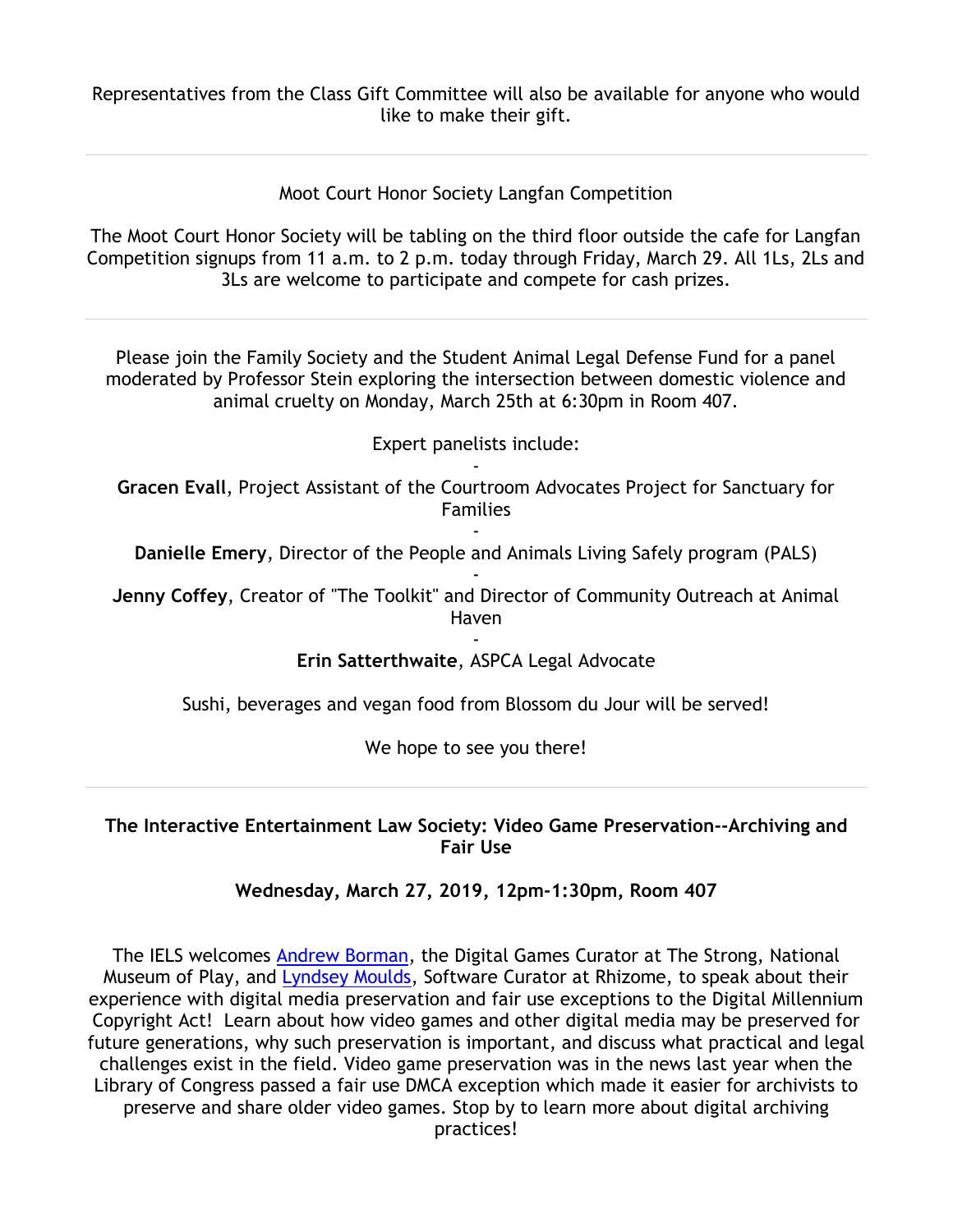# Upcoming Events and Announcements

Blockchain promised to change everything. While that might not have come true yet, please join the Cardozo Arts and Entertainment Law Journal as we consider how blockchain has changed the art world. The first panel will discuss how blockchain art and digital collectibles present challenges to art law. The second panel will consider the intersection of blockchain technologies and the legal processes governing art transactions.

3 New York State C.L.E. Credits Available, transitional and non-transitional in: Areas of Professional Practice Thursday, March 28th at 3:00 P.M. in the Moot Court Room.

Digital Art Panel: 3:00 P.M.

Blockchain Panel: 4:45 P.M.

Reception to follow

#### **Employee Privacy Protections Panel**

Join the Data Law Society, Labor and Employment Law Society, and the Unemployment Action Center for a panel on Employee Privacy Protections on Tuesday, March 26, from 6:00- 8:00 p.m. in room 1008.

Info Sessions for the Moot Court and ADR Honor Societies

Dear 1Ls,

Please join us on **March 25th and 27th at 12 pm, in room 424** to learn about the Moot Court Honor Society and the ADR Competition Honor Society. These are two exceptional journals that provide hands-on experiences in the areas of appellate advocacy and negotiation. During these info sessions, we'll be talking about the application process, tips and tricks for tryouts, and answering any questions you may have. You won't want to miss it!

About the Moot Court Honor Society:

The Moot Court Honor Society enables students to hone the legal skills essential to litigation and appellate advocacy. Our teams argue a variety of legal issues at moot court competitions throughout the country and internationally. This is an exceptional opportunity for students to engage in challenging, competitive, and rewarding work.

About the ADR Competition Honor Society: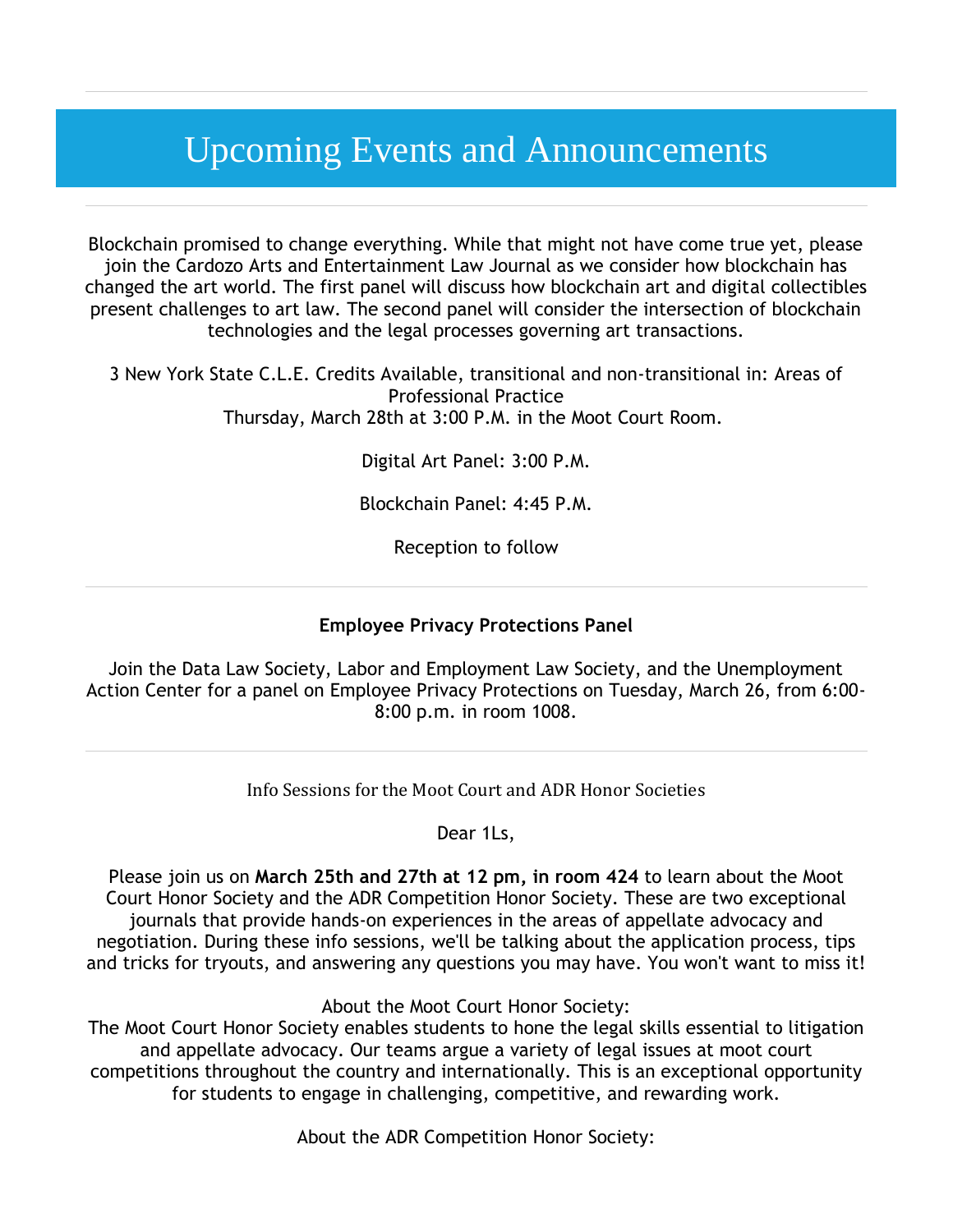The ADR Competition Honor Society offers students the opportunity to learn and compete in the disciplines of negotiation, mediation, and arbitration domestically and internationally while being coached by third-year students and faculty advisors from the Kukin Program for Conflict Resolution.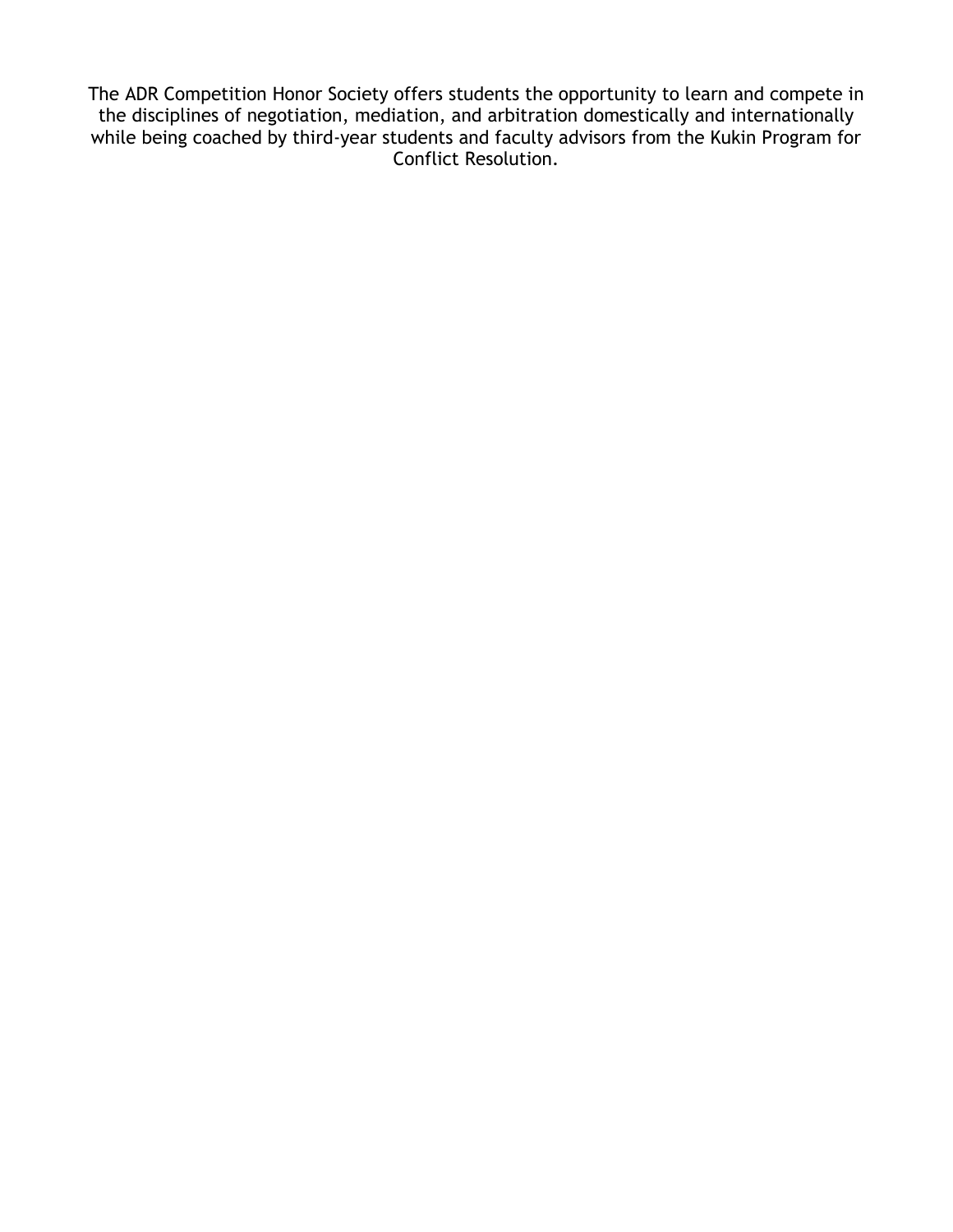# Tuesday, March 26, 2019

### **Employee Privacy Protections Panel**

Join the Data Law Society, Labor and Employment Law Society, and the Unemployment Action Center for a panel on Employee Privacy Protections on Tuesday, March 26, from 6:00- 8:00 p.m. in room 1008.

# Upcoming Events and Announcements

Join Chabad at Cardozo at 12:10pm for Ten Minutes of Torah in room 425

Pizza will be served. Looking forward to seeing everybody there.

Info Sessions for the Moot Court and ADR Honor Societies

Dear 1Ls,

Please join us on **March 25th and 27th at 12 pm, in room 424** to learn about the Moot Court Honor Society and the ADR Competition Honor Society. These are two exceptional journals that provide hands-on experiences in the areas of appellate advocacy and negotiation. During these info sessions, we'll be talking about the application process, tips and tricks for tryouts, and answering any questions you may have. You won't want to miss it!

About the Moot Court Honor Society:

The Moot Court Honor Society enables students to hone the legal skills essential to litigation and appellate advocacy. Our teams argue a variety of legal issues at moot court competitions throughout the country and internationally. This is an exceptional opportunity for students to engage in challenging, competitive, and rewarding work.

About the ADR Competition Honor Society:

The ADR Competition Honor Society offers students the opportunity to learn and compete in the disciplines of negotiation, mediation, and arbitration domestically and internationally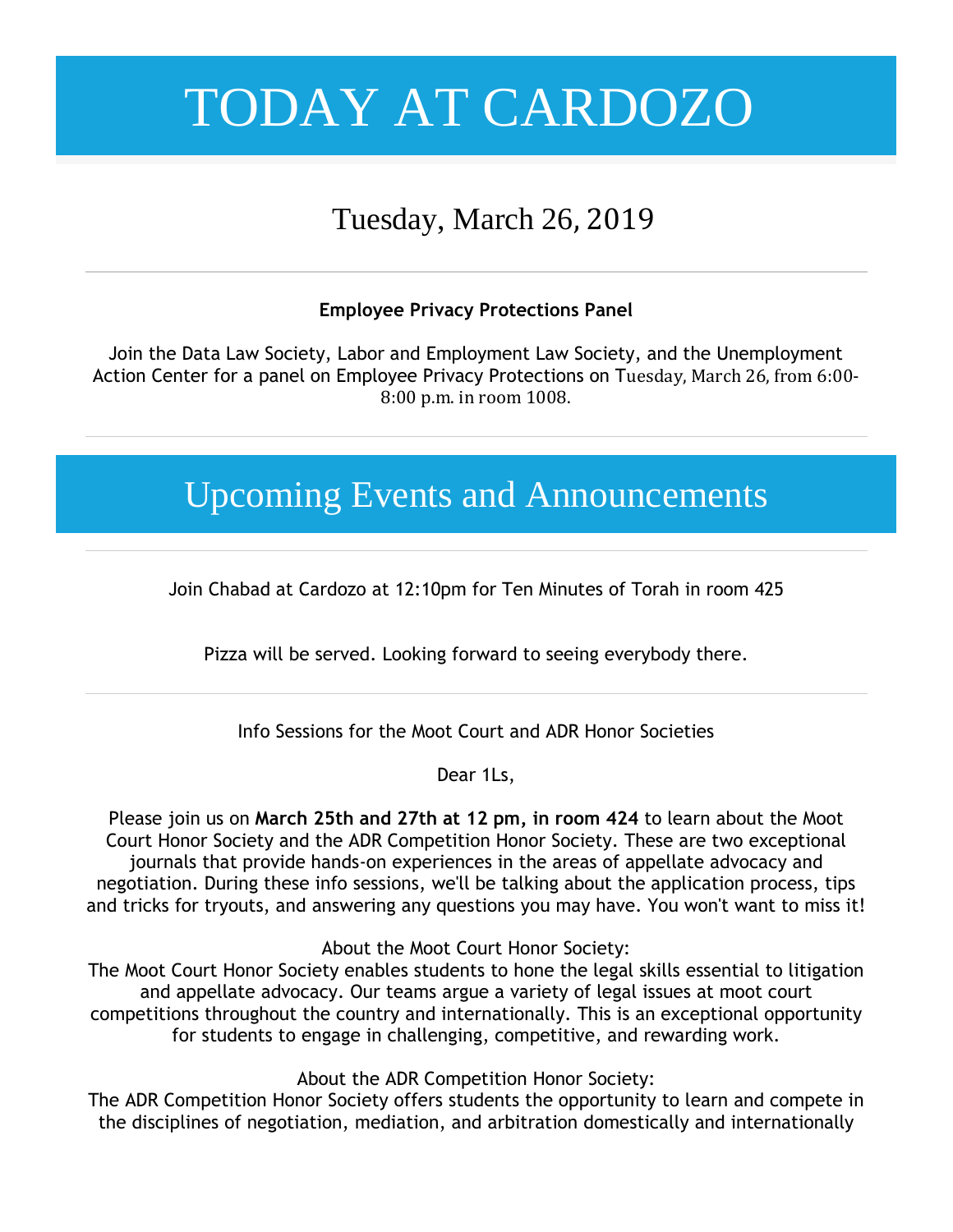while being coached by third-year students and faculty advisors from the Kukin Program for Conflict Resolution.

The Courtroom Advocates Project has a very special project training upcoming on March 29, 2019.

> **RSVP for the Campus Advocates Project Training on March 29, 2019,** 9:30am - 12:30pm in Room 424.

The CAP 2 training covers a range of topics, including: best practices for conducting a traumainformed interview; the advantages and disadvantages of pursuing criminal, civil, or campus disciplinary proceedings; the applicable laws, rules and/or procedures involved in the criminal, civil, or campus disciplinary proceedings; preparing victims for any of the above-mentioned proceedings in which they choose to participate; safety planning; evidence collection and preservation; and information related to available resources for survivors (i.e. medical care, counseling services, and on-campus resources).

A CAP 2 curriculum on Sexual Violence and a training manual will be provided. To participate in CAP 2, previous attendance at a CAP training is required.

#### **Printed manuals are not provided at the training; digital copies will be distributed in advance. You can print your own or bring your laptop.**

We hope to see you there!

### ADR Competition Honor Society Tryouts

Interested in joining the ADR Competition Honor Society? Tryout sign ups will be posted outside the ADR Room (**Room 530**) on **Wednesday, March 27th at 5:00 pm**.

Tryout time slots will be on a first come, first serve basis. Please sign up for a time slot you will be able to attend. \*\*Tryouts are mandatory for consideration to join the ADR Competition Honor Society.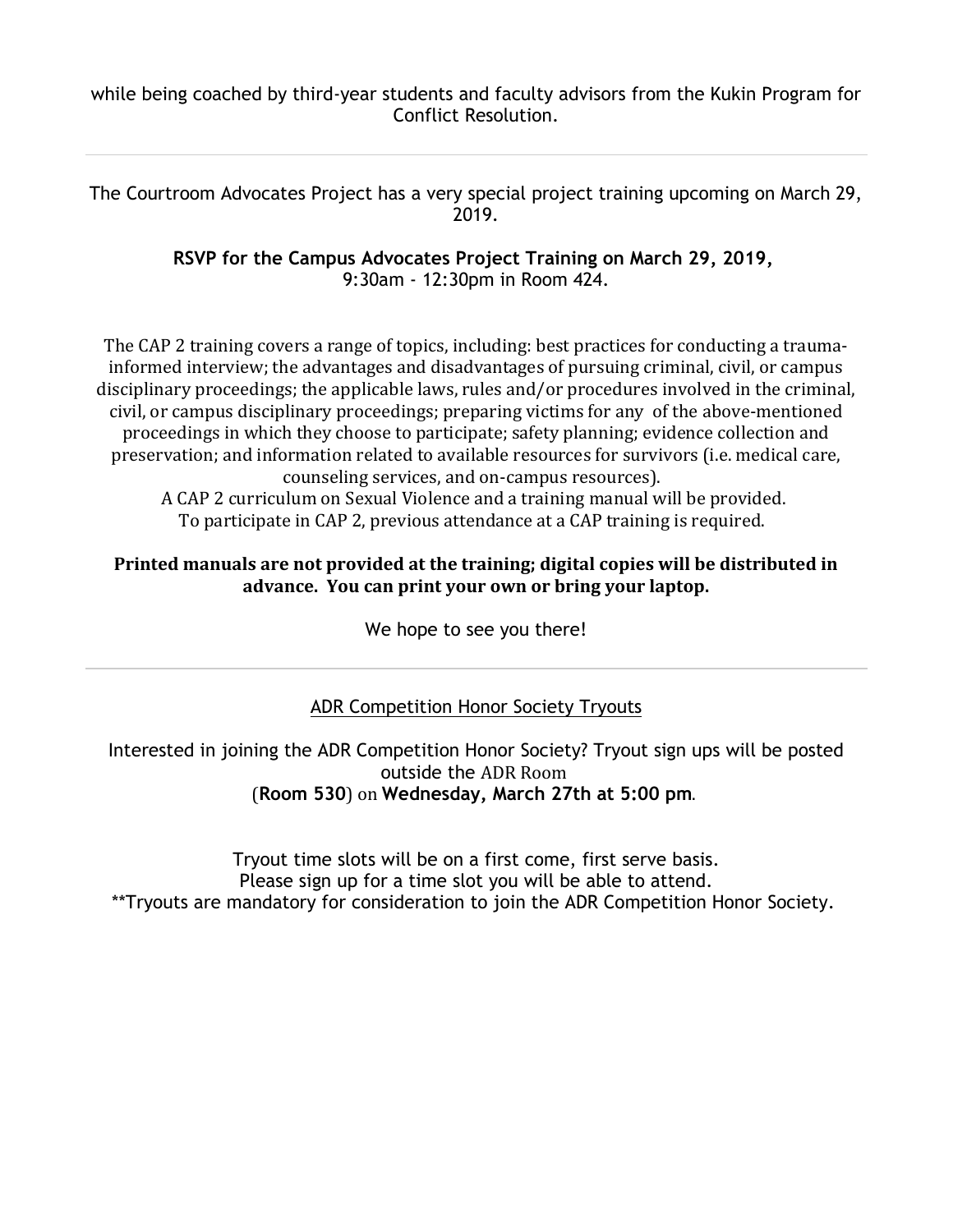## Wednesday, March 27, 2019

Join Chabad at Cardozo at 12:10pm for Ten Minutes of Torah in room 425

Pizza will be served. Looking forward to seeing everybody there.

#### Archiving and Preservation of Video Games and the Law March 27 12pm to 1:30pm Room 407

The Interactive Entertainment Law Society will be hosting a video-chat with Andrew Borman, the Digital Games Curator at The Strong: National Museum of Play, about his experiences in video game preservation. Learn about how video games and other digital media may be preserved for future generations, why such preservation is important, and discuss what practical and legal challenges exist in the field. Video game preservation was in the news last year when the Library of Congress passed a fair use DMCA exception which made it easier for archivists to preserve and share older video games. Stop by to learn more about these digital archiving practices!

ADR Competition Honor Society Tryouts

Interested in joining the ADR Competition Honor Society? Tryout sign ups will be posted outside the ADR Room (**Room 530**) on **Wednesday, March 27th at 5:00 pm**.

Tryout time slots will be on a first come, first serve basis. Please sign up for a time slot you will be able to attend.

\*\*Tryouts are mandatory for consideration to join the ADR Competition Honor Society.

Tryout Signups for Moot Court Honor Society

Are you interested in joining the Moot Court Honor Society? Sign-ups for tryouts will be posted outside of the Moot Court office, room 524, on Wednesday, March 27th at 5 pm.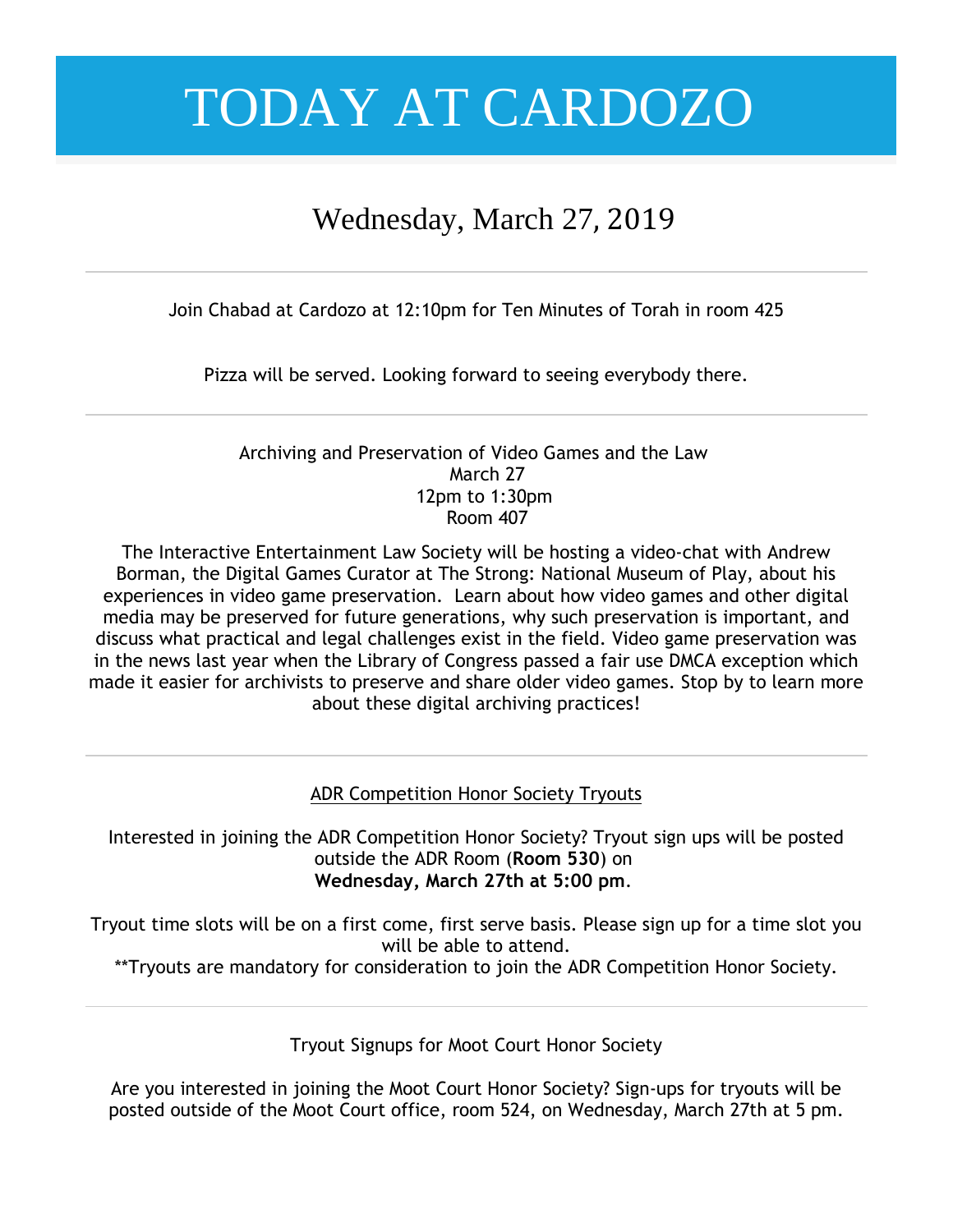Tryouts will run from April 7th through the 18th and will be based on a first come, first serve basis.

**Tryouts are mandatory for consideration into the Moot Court Honor Society.**

Event: KALSA General Body Meeting When: Wednesday March, 27 2019 at 12PM -1PM Where: Room 205 What: Join KALSA for its general body meeting this semester. We will be discussing events for this semester and answer any questions you may have. Food will be served!

# Upcoming Events and Announcements

Let's Talk about the Boteros: Law, Memory, and the Torture Memos at Berkeley Law with Professor Laurel E. Fletcher Wednesday, April 3, 12-1:15PM Room 525 Lunch will be served

Please join CLIHHR as we welcome Professor Laurel E. Fletcher (Berkeley Law) for a thought-provoking and timely discussion on how institutions of higher learning confront symbols of their ties to slavery, colonialism, racism and other projects antithetical to their values. Professor Fletcher will discuss how Berkeley Law has reckoned with its association with the "Torture Memos" of the Bush Administration through one of their principal authors, Berkeley law professor John Yoo. The school acknowledges this link by exhibiting paintings by Fernando Botero of prisoner abuse by U.S. soldiers at Abu Ghraib. The paintings may soon be removed, raising the question that while schools are taking down symbols of injustice, what are the stakes involved in taking down symbols to confront *injustice*?

Laurel E. Fletcher is Clinical Professor of Law at UC Berkeley, School of Law where she directs the International Human Rights Law Clinic. Fletcher has advocated on behalf of victims before international courts and tribunals, and has issued numerous human rights reports on topics ranging from sexual violence in armed conflict to human rights violations of tipped workers in the US restaurant industry. She also has conducted several empirical human rights studies, including of the impact of detention on former detainees who were held in U.S. custody in Afghanistan and Guantanamo Bay, Cuba. She served as co-Editor-in-Chief of the International Journal of Transitional Justice (2011-2015). Fletcher was selected as a Herbert Smith Freehills Visitor to the Faculty of Law in the University of Cambridge for 2019.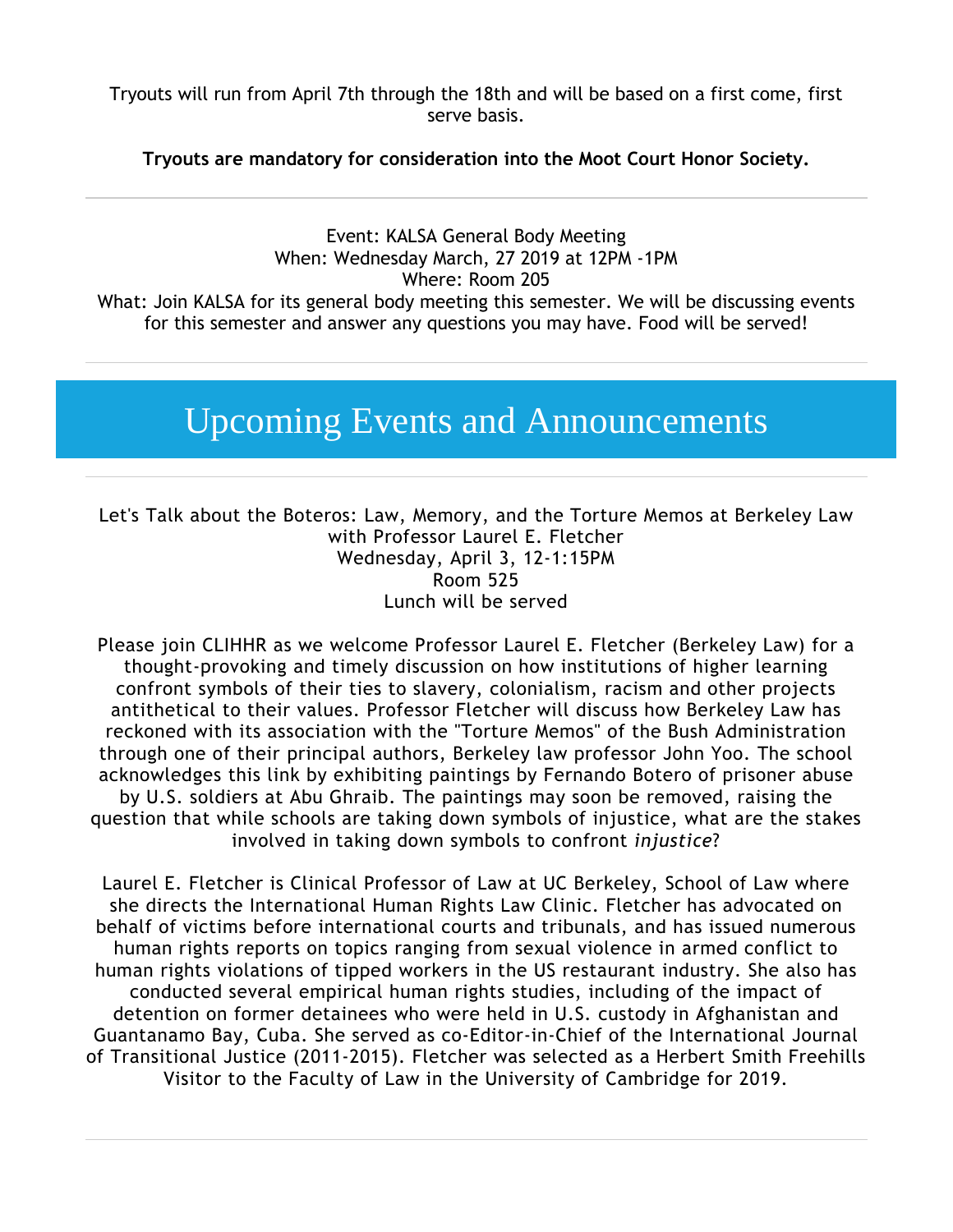**Professor Linda Mulcahy on The Democratic Courthouse** A talk organized by Former Cardozo Law Dean Monroe Price and Sponsored by the Floersheimer Center for Constitutional Democracy

#### **March 28, 2019 4:30 - 6:00p.m. Room 1147**

In contrast to visions of judicial space as neutral, Oxford scholar Linda Mulcahy argues that the environment of the trial can be seen as a physical expression of our relationship with ideals of justice.

Join Professor Mulcahy, the Honorable Dennis G. Jacobs of the U.S. Court of Appeals for the Second Circuit, and former Cardozo Law Dean,

Professor Monroe Price, for a discussion about legal architecture and "The Democratic Courthouse." Professor Price will act as moderator.

Linda Mulcahy is the Professor of Socio-legal Studies in the Faculty of Law at the University of Oxford, and the Director of the Centre for Socio-Legal Studies.

She has degrees in law, legal theory, sociology and art history and her work has a strong interdisciplinary flavor.

Light refreshments provided, no RSVP necessary.

Cross-Border Practice Society & Tax Law Society Invite You to Our Lunch Panel!

### **An Introduction to the Global M&A: From the lenses of Transaction, Tax & Compliance Wednesday, April 03 // 12-1:30 PM // Room 204**

**Panelists: Stephen Kotran**, Managing Partner at Sullivan & Cromwell LLP  **Zvi Hahn**, Partner at Steptoe & Johnson LLP **Barry Koch**, Independent Consultant, Former COO of Western Union

### **Moderated by: Professor Charles Yablon**

Pasta and salad will be served!

#### **We invite you to join us for our last General Body Meeting of the semester on Monday, April 1st at 12:45 PM in Room 423.**

In addition to our usual programming, we will be introducing the application process for positions on next year's board. Lunch will be provided.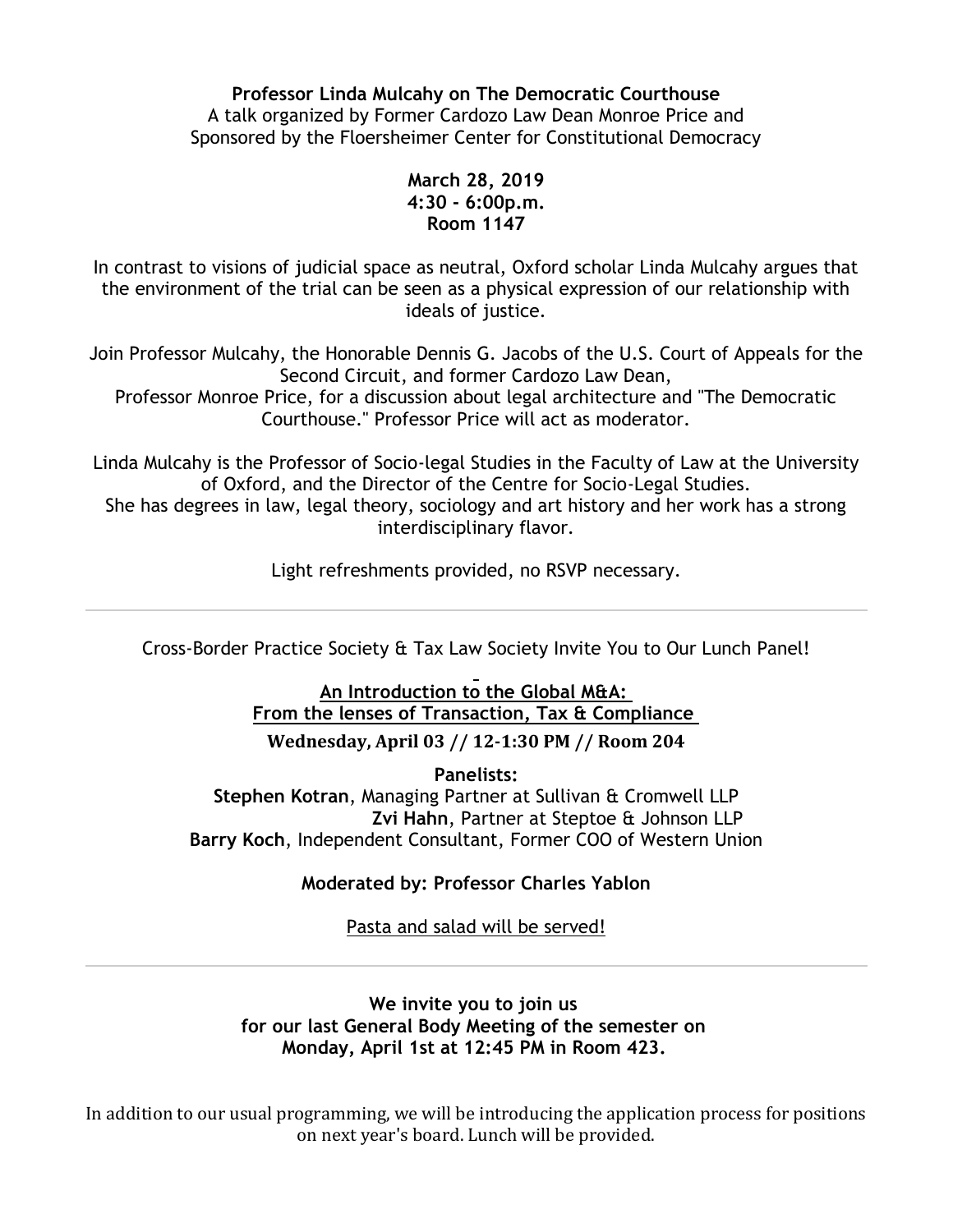All are welcome and encouraged to come.

Thanks and can't wait to see you there! FLS E-Board"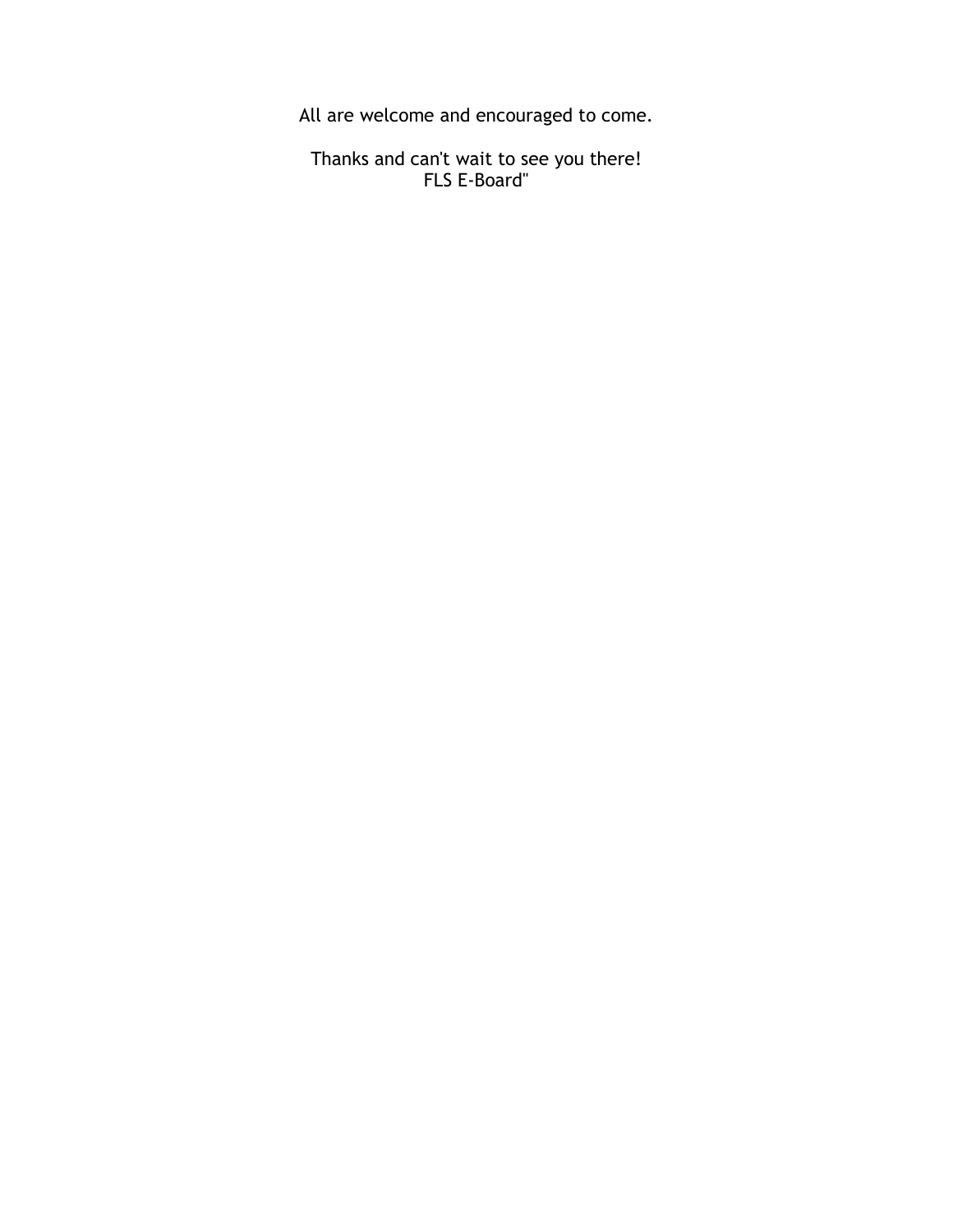## Thursday, March 28, 2019

**Professor Linda Mulcahy on The Democratic Courthouse** A talk organized by Former Cardozo Law Dean Monroe Price and Sponsored by the Floersheimer Center for Constitutional Democracy

> **March 28, 2019 4:30 - 6:00p.m. Room 1147**

In contrast to visions of judicial space as neutral, Oxford scholar Linda Mulcahy argues that the environment of the trial can be seen as a physical expression of our relationship with ideals of justice.

Join Professor Mulcahy, the Honorable Dennis G. Jacobs of the U.S. Court of Appeals for the Second Circuit, and former Cardozo Law Dean,

Professor Monroe Price, for a discussion about legal architecture and "The Democratic Courthouse." Professor Price will act as moderator.

Linda Mulcahy is the Professor of Socio-legal Studies in the Faculty of Law at the University of Oxford, and the Director of the Centre for Socio-Legal Studies. She has degrees in law, legal theory, sociology and art history and her work has a strong interdisciplinary flavor.

Light refreshments provided, no RSVP necessary.

Philosophy and Law Society General Body Meeting 3/28/19, 12:30pm-1:30pm Room 5SEM Philosophy and Law Society Come join the Philosophy and Law Society at 12:30pm in 5SEM for some pizza and phi-LAWsophical discussion!

Here is the prompt for the meeting:

*Suppose that the legislature, embracing a Law and Economics views of the criminal justice system, decides to run a pilot program whereby someone can "sell" their sentence on the free market, giving someone money to take their place in prison. Someone found guilty of theft sentenced to a year in prison might, for example, pay someone else \$100,000 to take*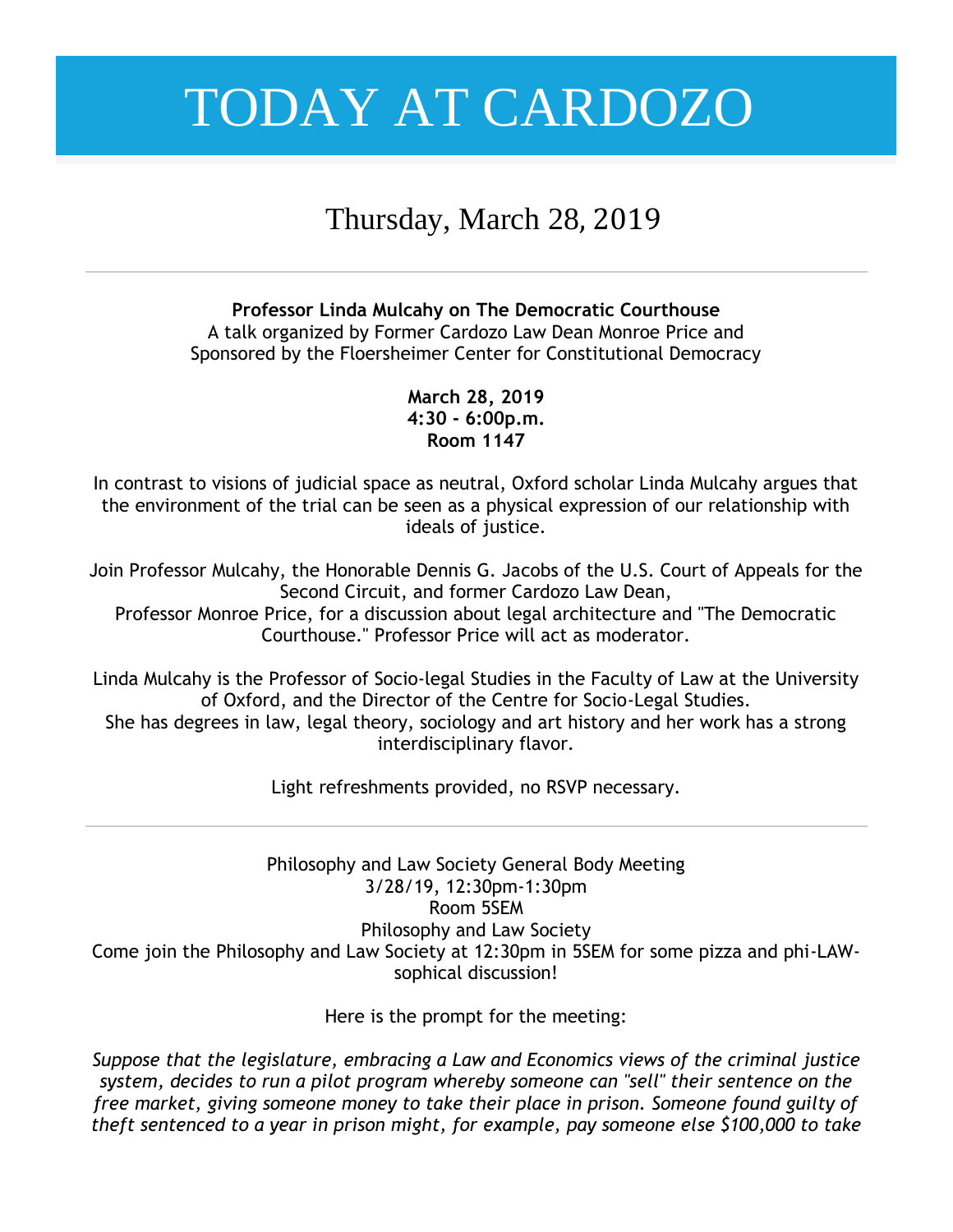*over their sentence. In response to outcry at guilty people getting away with no nonmonetary penalty, and people pointing out that this does nothing to accomplish the incapacitation and rehabilitation justifications for prison, the legislature is also considering forcing those who take advantage of such a system to remain under a form of house arrest and commit to mandatory re-education of various sorts.*

*Accepting the premise of Law and Economics as valid, is this system just?*

# Upcoming Events and Announcements

The Courtroom Advocates Project has a very special project training upcoming on March 29, 2019.

> **RSVP for the Campus Advocates Project Training on March 29, 2019,** 9:30am - 12:30pm in Room 424.

The CAP 2 training covers a range of topics, including: best practices for conducting a traumainformed interview; the advantages and disadvantages of pursuing criminal, civil, or campus disciplinary proceedings; the applicable laws, rules and/or procedures involved in the criminal, civil, or campus disciplinary proceedings; preparing victims for any of the above-mentioned proceedings in which they choose to participate; safety planning; evidence collection and preservation; and information related to available resources for survivors (i.e. medical care, counseling services, and on-campus resources). A CAP 2 curriculum on Sexual Violence and a training manual will be provided.

To participate in CAP 2, previous attendance at a CAP training is required.

#### **Printed manuals are not provided at the training; digital copies will be distributed in advance. You can print your own or bring your laptop.**

We hope to see you there!

#### **30th Annual Uri and Caroline Bauer Memorial Lecture: Professor Zephyr Teachout**

Cardozo Law Review is pleased to welcome Professor Zephyr Teachout to discuss her upcoming book, Break 'em Up. This lecture will explore the argument for a national antimonopoly movement, and will include a discussion of how such a movement would affect the future of law.

Professor Teachout is an expert in the field of corruption law. Her book on the political and legal history of corruption in the United States, Corruption in America: From Benjamin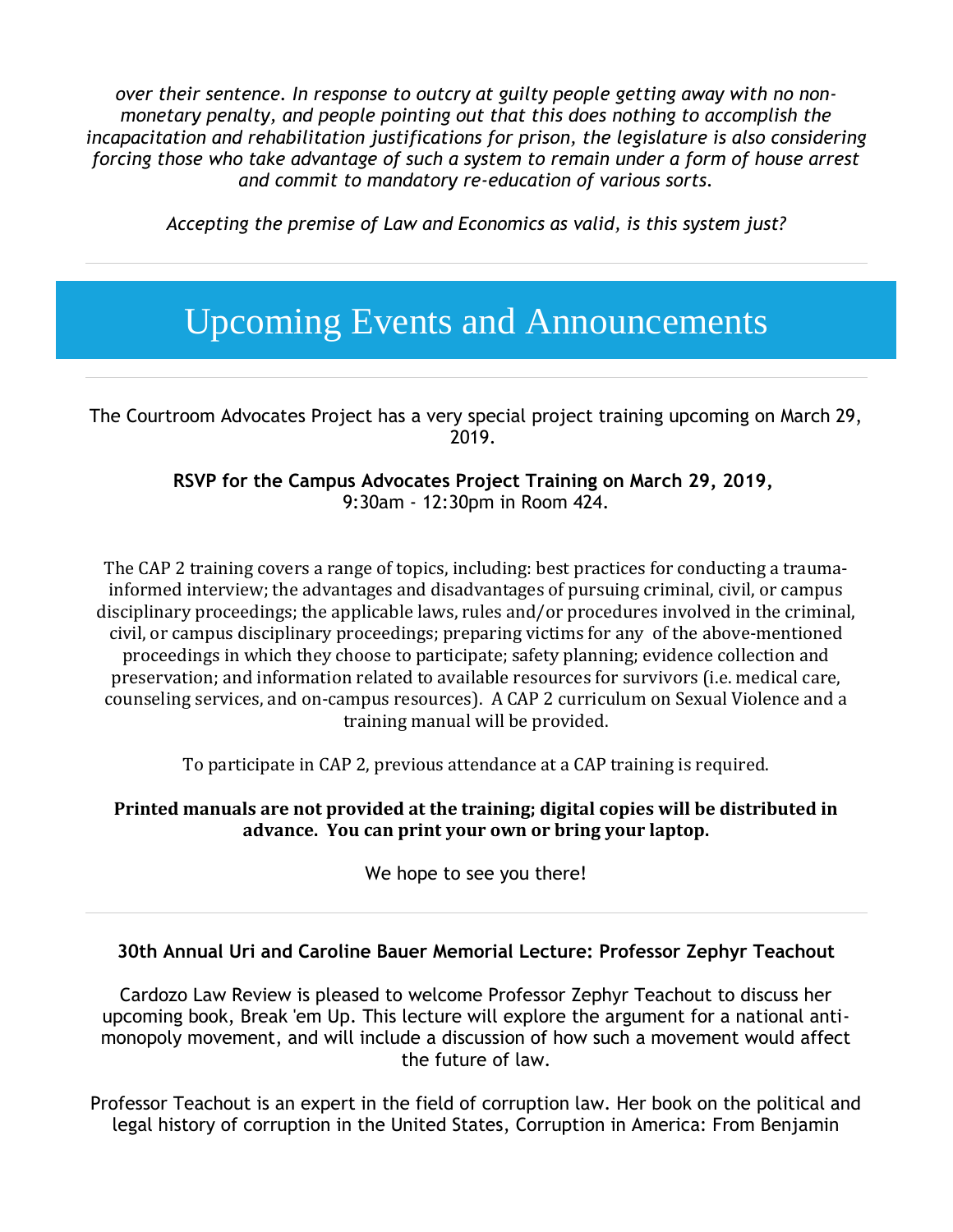Franklin's Snuff Box to Citizens United, is widely recognized as a groundbreaking analysis on the subject. Former Supreme Court Justice John Paul Stevens cited her anti-corruption research in his dissent in Citizens United.

#### **Jacob Burns Moot Court Room Tuesday, April 2nd at 6 p.m.**

*A reception with food and beverages to follow.*

The Cardozo FAME Center, Cardozo Data Law Initiative, Cardozo Data Law Society and Fashion Law Society present:

Data Protection in the Global Marketplace

Data protection and cybersecurity concerns are ever-present challenges to companies and firms globally. Heightening this is the continual evolution of data protection as a field of law as government and regulators race to keep abreast of technology and the ubiquitous use of personal data in commerce, including fashion retail. This panel will focus on these developments and address how companies can comply when doing business globally and how to work with regulators across various, often competing, legal regimes.

Speakers:

Lisa Sotto, Partner, Hunton Andrews Kurth Ryan Vinelli, Vice President, Privacy & Technology Counsel, Western Union Professor Felix Wu, Faculty Director, Cardozo Data Law Initiative

CLE credit approval pending

This event may qualify CIPP, CIPM and CIPT holders to get CPE credit

Monday, April 8, 2019 6 p.m.

Cardozo School of Law 55 Fifth Avenue New York, NY Jacob Burns Moot Court Room

Reception to follow

### **Pathways: A Conversation with Adam Amsterdam '85**

Join Dean Melanie Leslie '91 for an in-depth interview with Adam Amsterdam '85.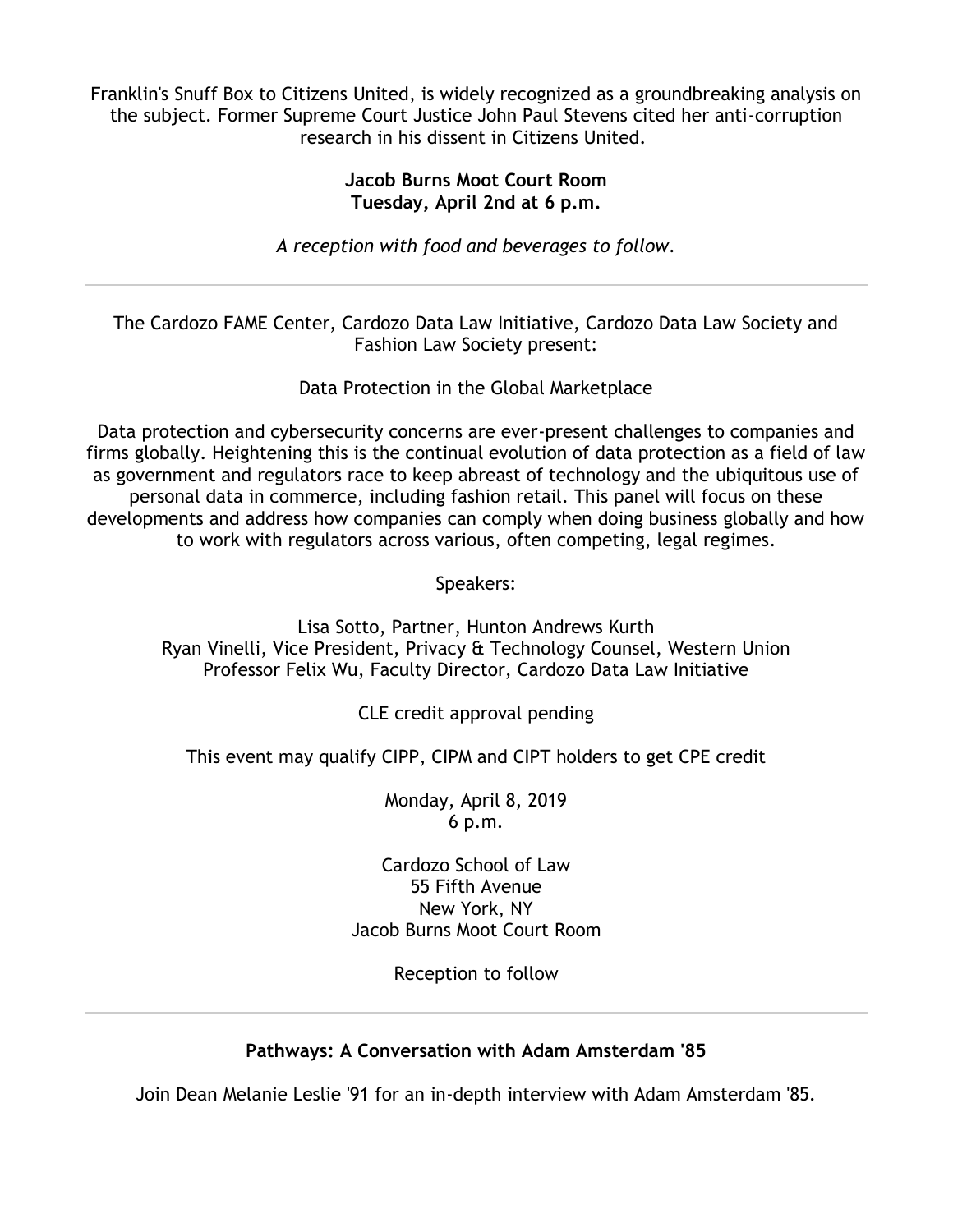Amsterdam has more than 30 years of experience in corporate law. He has handled commercial transactions, government relations matters and building business-focused legal teams. Amsterdam has worked with prominent New York and New Jersey firms including Stroock & Stroock & Lavan and ADP. He is currently the General Counsel for Broadridge Financial Solutions, where he handles all legal matters.

Amsterdam earned his J.D. from Cardozo, where he was an Associate Editor of the Cardozo Law Review.

The interview is the first in Dean Leslie's Pathways series, catching up on the career paths of Cardozo alumni.

This event is co-sponsored by the Office of Alumni Affairs, the Heyman Center on Corporate Governance and the Office of Student Services.

> **Thursday, April 4, 2019 4 p.m.**

> > **Room 1008**